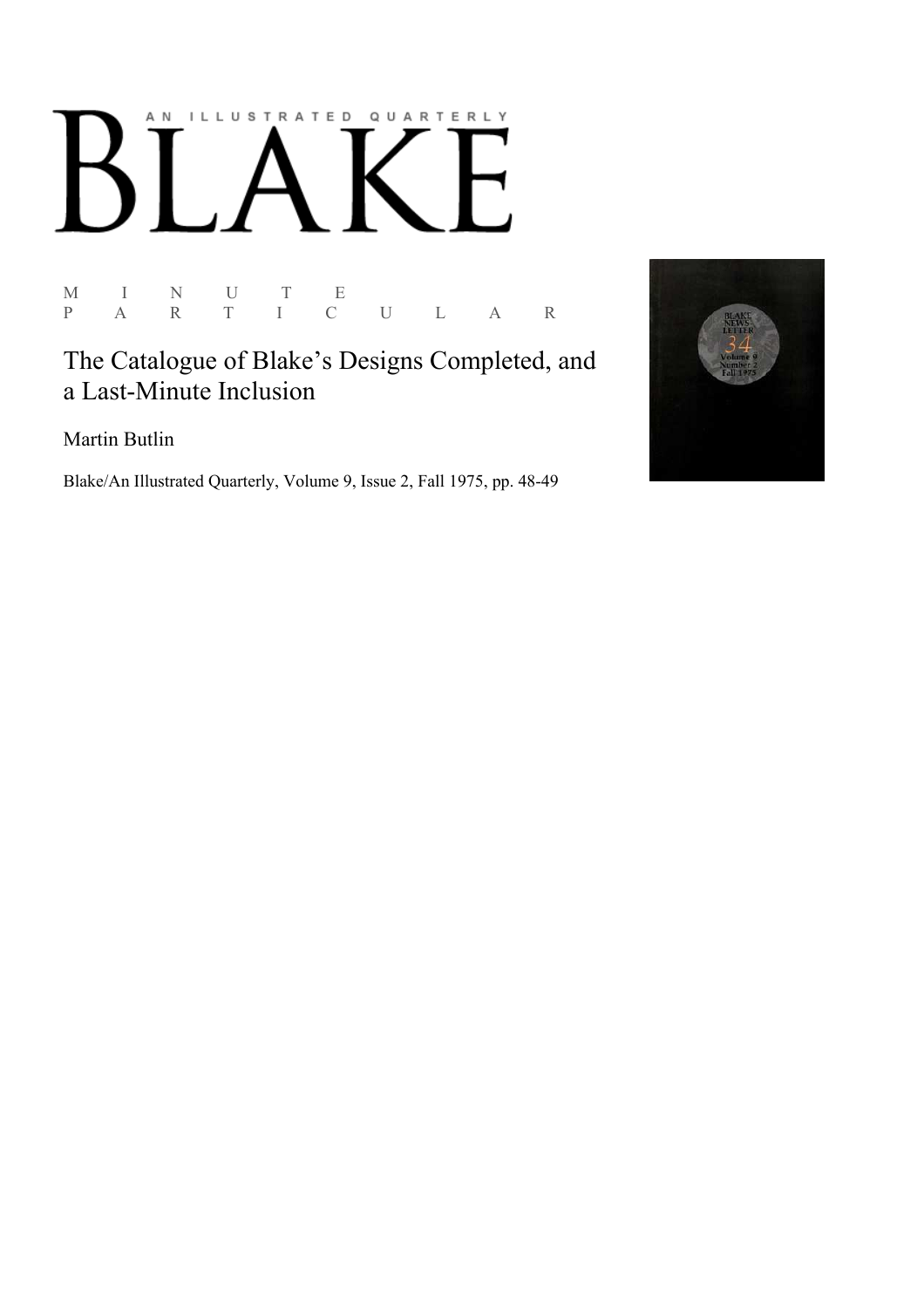principle, but set on work by and received from some external agent or cause, and working by insensible ways which we perceive not, we call "generation". . . . Thus, a man is generated. . . *, 6*

Both the language and the concepts in this passage would indeed have been totally abhorrent to Blake, for Locke presents the generative principle in man as consisting of an "agent" working "insensibly" and uncomprehendingly on another "internal principle" and resulting in a unique configuration of "pre-existing particles." There is no better description of the Blakean state of generation than this sterile meeting of two forces seemingly without communication, without emotion and even without a conscious purpose, but merely following the "ordinary course of nature." It is, in fact, man's existence reduced to its absolute natural limits in which he is seen as a combination of "simple ideas," to use a Lockean term. Now, we know that Locke intended the passage as a neutral, objective description of simple cause and effect: sexual desire results in coitus which produces a human being made up of the atoms of the mother and father. But when Blake read it, it surely seemed to him to epitomize everything that is the exact opposite of man's unified Edenic existence in pure imaginative perception. He found a ready-made image with a ready-made title to describe "the Barren waste of Locke and Newton," the "philosophy of five senses" into which the eighteenth century was securely "Locked" (Blake himself makes this pun in *An Island in the Moon).* So, the two words, Locke and generation, become closely associated in Blake's poetry, and both appear in conjunction with the image of looms, a mechanical form of creation which produces the veil of nature that must be rent at the apocalyptic moment. Locke, whose way of perceiving the world continually creates and sustains such generation, becomes synonymous with that state. In using the term generation, Blake gathers up the Lockean methodology in its own epitome, imbues it with his own symbolic meaning and turns it with the deftness of irony against its own source.

Nor is this the only instance of Blake ironically borrowing from Locke to illustrate the primary Lockean error. Quite obviously, the lines from "Auguries of Innocence," "We are led to Believe a Lie / When we see not Thro' the Eye," are at the heart of Blake's rebellion against the whole physical basis of eighteenth century science and philosophy. But a point generally missed is that Blake is ironically countering Locke's statement of faith in reason by quoting a phrase from that statement. Toward the end of his *Essay,* Locke enumerates various kinds of errors that have crept into philosophy and rounds the discussion off by prescribing the only guard against such error.

> Light, true light in the mind, is or can be nothing else but the evidence of the truth of any proposition; and if it be not a self-evident proposition, all the light it has, or can have, is from the clearness and validity of those proofs

upon which it is received. To talk of any other light in the understanding, is to put ourselves in the dark, or in the power of the prince of darkness, and, by our own consent, to give ourselves up to delusion, to believe a lie. $4$ 

Not only does Blake use the phrase "to believe a lie" in correcting Locke's premise that all we really know is sense data, but he follows this with Locke's own dark-light imagery: "God appears & God is Light / To Those poor Souls who dwell in Night, / But does a Human Form Display / To those who dwell in Realms of day" (11. 129-32). As with "generation," the trouble lies in Locke's perspective. In saying that we must use reason to determine "whether [a revelation] be from God or no," Locke is placing a non-existent barrier between human and divine and binding himself to a severely limited view of the world. He fails to realize that "God is man & exists in us & we in Him." Again, Locke's definition of generation both epitomizes such a narrow, physical, totally rational concept of man and perfectly describes the mental state of those who dwell in so circumscribed a world. This is the dual role which made Locke's work so inviting a quarry from which Blake could build his image of the fallen world.

1 - See, for example, George Mills Harper, *The Neoplatonian*<br>William Blake (Chapel Hill: Univ. of North Carolina Press,<br>1961), p. 154: Kathleen Raine, Blake and Tradition, (London:<br>Routledge & Kegan Paul, 1968), I, 100-05

2 William Blake, *Complete Writings,* ed. Geoffrev Kevnes (London: Oxford University Press, 1966), DO. 476-77.

3 John Locke, *An Essay Concern:* i *■ideretandiKg,* 14th ed., (London: S. Birt et al., 1753), I, 27.

4 Locke, *Essay*, II, 323. In this passage, Locke goes on to<br>remark of divine revelation, "When he [God] illuminates the<br>Mind with supernatural Light, he does not extinguish that which<br>is natural....Reason must be our las

The Catalogue of Blake's Designs Completed, & A Last-Minute Inclusion By Martin Butlin

The typescript of the forthcoming catalogue of Blake's works in the visual arts has now been handed in to the Trianon Press, who are to publish it for the William Blake Trust, though it has not yet gone to the printer. Its scope is defined as the paintings, drawings and separate hand-colored designs of William Blake. Monochrome engravings and the illuminated books are not included, though the Small and Large Books of Designs from the books are. It has been difficult to draw absolutely precise lines of demarcation. Separate colored copies of engravings and plates from the illuminated books have been included when it seems likely that Blake himself disposed of them as individual works in their own right, but colored proofs of pages